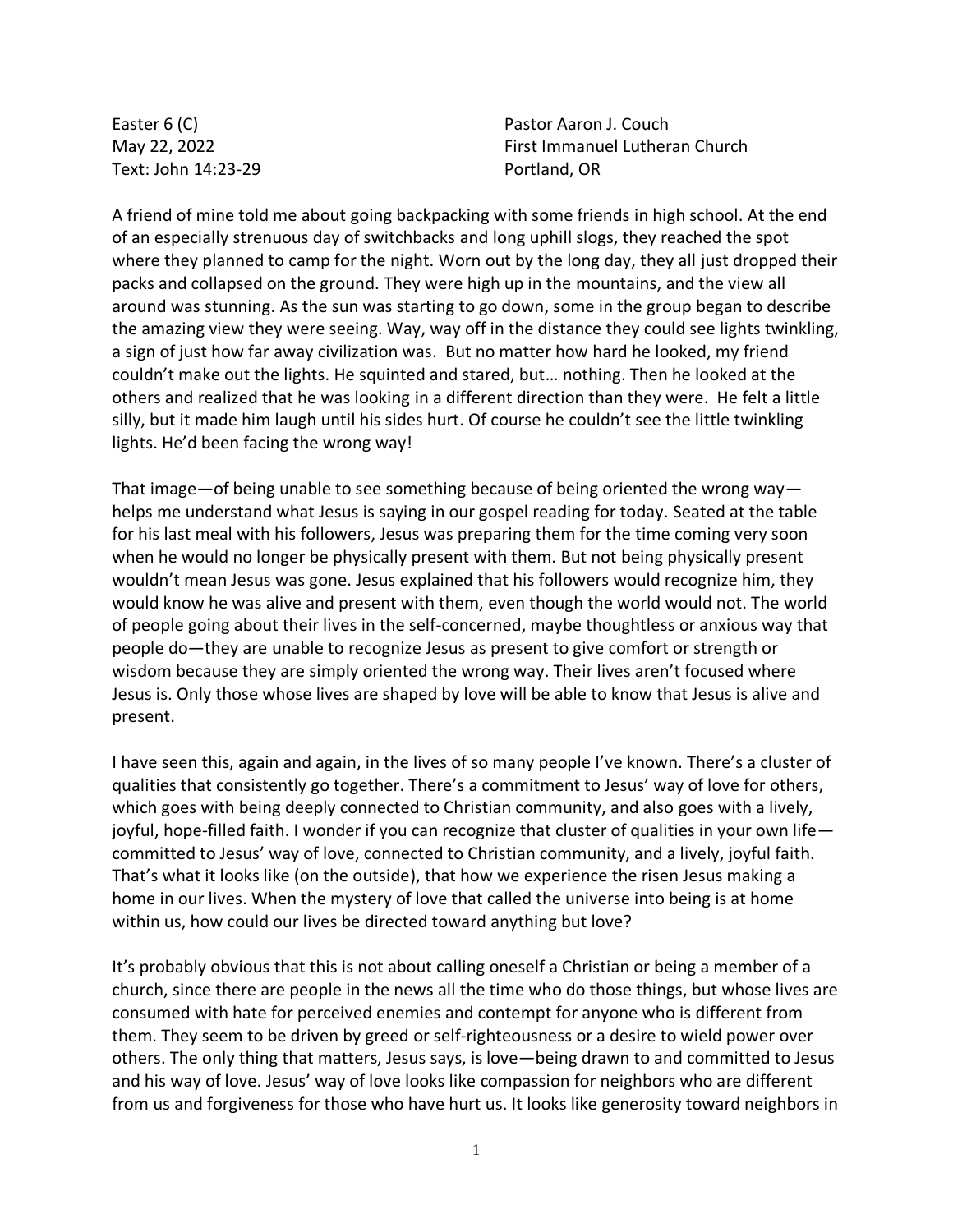need and conducting ourselves with humility. It means striving to treat every person who comes into our lives as a beloved child of God. That doesn't mean we can't operate with a healthy sense of personal boundaries, because love doesn't mean just giving ourselves away. It doesn't mean we'll always have warm, fuzzy feelings for all our neighbors, because love isn't just a feeling, and sometimes love is hard work. Being committed to Jesus' way of love doesn't mean that we'll always be loving and never need to seek forgiveness because we acted selfishly or thoughtlessly. Of course we will! But we'll recognize our failures because they don't measure up to Jesus' way of love. And we'll seek forgiveness confidently because we are confident in God's great love for us.

What's really interesting to me is how this leads Jesus to talk about the Holy Spirit—the presence of God among us that connects us to Jesus and to each other and empowers us to be God's people in the world. Jesus may not be physically present to guide and encourage us, but God gives the Spirit to keep us connected to Jesus and his way of love. Without this kind of connection—both to Jesus and to each other—we'd just be drained of energy by the bad news in the world around us, or co-opted by the world, so we'd wind up with a cramped little life that is only about us and our wants and needs and desires. For us, it's very much like what Jesus first followers needed. After seeing how Rome tried to put a definitive end to Jesus and his way of love, they needed to know that Rome had failed. They needed to know that God had vindicated Jesus by raising him from the dead, and that through Jesus the power of love was still at work. We need that too, that love really is stronger than hate and death and violence. So, with the Spirit, God keeps us connected to Jesus and to each other, so that we don't lose that orientation toward love.

Finally, then, Jesus leaves a gift of peace with his followers—and this might be the most beautiful and most confusing thing Jesus has to say to us today. When we use the word, "peace," we often mean something like a cessation of war and destruction, or an end of conflict and violence. So we pray for peace in Ukraine, for an end to the fighting and killing, or we pray for peace on the streets of our city, for an end to gun violence. The peace Jesus speaks of might include those things, but he can give his gift of peace even when the world around us is going crazy, even when we are surrounded by conflict.

Another way we use the word, "peace," is to signify an inner state of mind, to be unworried and unperturbed. Maybe we imagine an absence of inner tension, a kind of tranquility and contentment. The peace Jesus speaks of might include those things too, but his gift of peace isn't merely subjective. It isn't limited to how we feel or our individual frame of mind.

The peace Jesus gives to us is what results when God sets everything right. Peace is the wholeness and completeness that comes with an end to all injustice and oppression. It's the dream the prophets envisioned and the hope that sustained God's people for the time when God's promised Messiah, the Prince of Peace, would bring salvation.

And here's the mind-bending, beautiful vision that the Gospel of John wants us to see. Even though the world hasn't caught up to Jesus yet, even though the world is tearing itself apart in